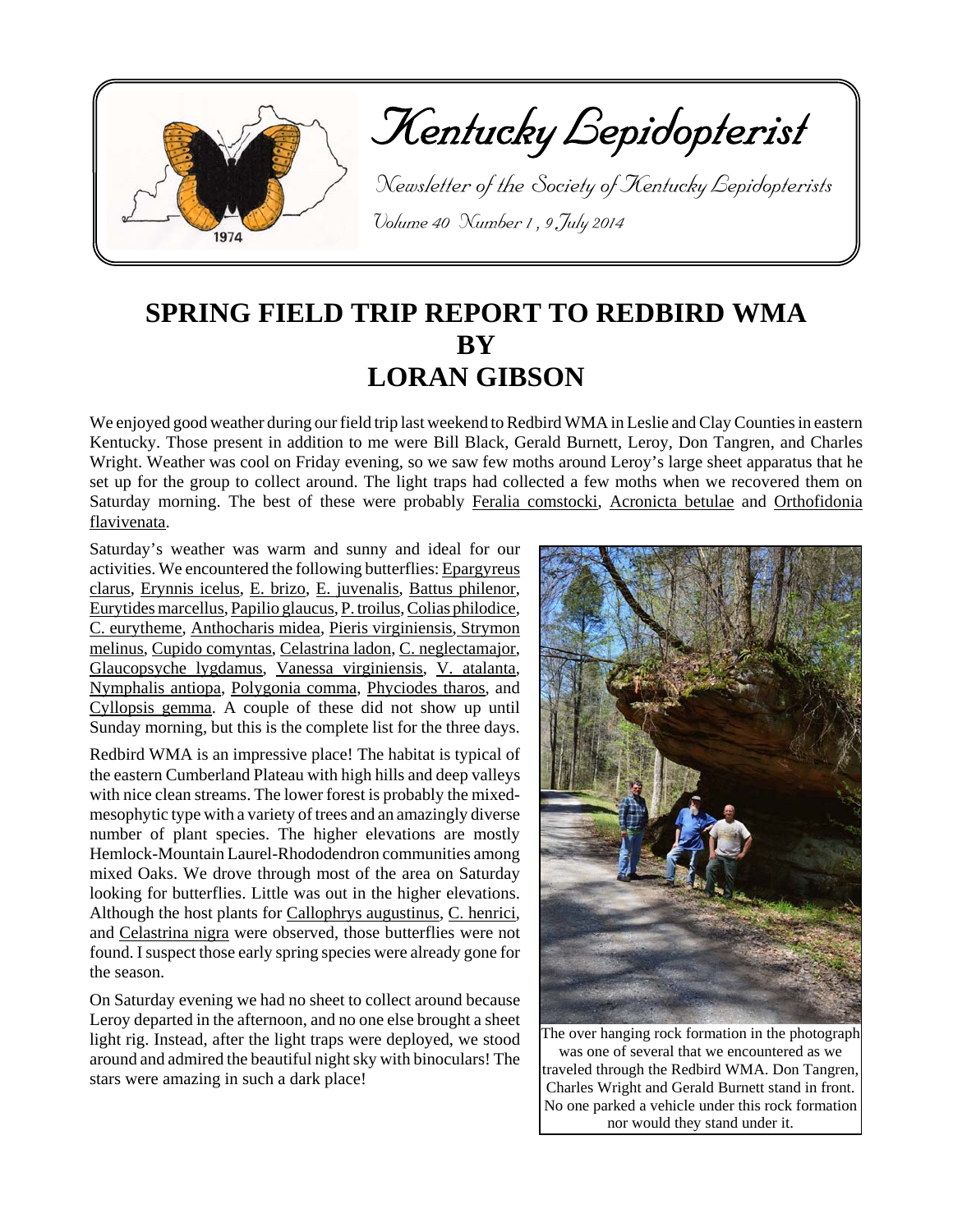### **THE SOCIETY OF KENTUCKY LEPIDOPTERISTS**

### **OFFICERS**

### **PRESIDENT**

Gerald Burnett 233 Gray Road LaCenter, KY 42056-9542 E-mail: gdburnett@brtc.net

### **TREASURER**

Les Ferge 7119 Hubbard Avenue Middleton, WI 53562 E-mail: lesferge@gmail.com

### **FIELD TRIP COORDINATOR**

Charles Wright 65 Springhill Rd. Frankfort, KY 40601-9211 E-mail: mary@maryhamilton.info

### **EDITOR**

Leroy C. Koehn 3000 Fairway Court Georgetown, KY 40324-9454 E-mail: Leptraps@aol.com

### **SECRETARY**

Tony Merkle 1501 Stephenson Road Walton, KY 41094 E-mail: jamphoto@insightbb.com

### **AT-LARGE MEMBERS**

Loran Gibson - 2016\* Richard Henderson - 2014\* Don Tangrean - 2016\* \* term expires

#### **THE SOCIETY OF KENTUCKY LEPIDOPTERISTS** is open to

anyone with an interest in the Lepidoptera of the State of Kentucky. Membership dues are annual: \$15.00. Dues sent to the Treasurer: Les Ferge, 7119 Hubbard Avenue, Middleton, WI 53562

After collecting the traps on Sunday morning we found the Saturday night catch to be much more substantial than on Friday! Another good catch in one of my traps was Nemoria rubrifrontaria. I think this could have been my first time collecting this species! We had more F. comstocki and O. flavivenata. In fact, I had that rare geo. in every trap that I set out! It seems to be fairly common there. Those who had driven long distances departed fairly early on Sunday leaving only Charles and I. I spent some time searching for Olethreutes larvae with fairly good luck and Charles searched for tiger beetles, also with good results.

The trip was a very enjoyable one and the location was excellent. We will probably return to the Redbird area at another time of year in the future.

\*\*\*\*\*\*\*\*\*\*\*\*\*\*\*\*\*\*\*\*\*\*\*\*\*\*\*\*\*\*\*\*\*\*\*\*\*\*\*

# **IDENTIFYING BIRDS BY LEROY KOEHN**

The Saturday morning of the Spring field meeting was sunny and bright, but the temperature was in the low 50's. As we waited for the temperature to rise, Gerald Burnett and Loran Gibson began looking for birds. They identified a number of birds with names I was not familiar with . Charles Wright was checking them out in a book.



Charles Wright, Gerald Burnett & Loran Gibson watching birds in the Redbird WMA

As the temperature warmed I began to look for butterflies. Walking up the road I came upon what I assumed was a mud puddle club. After a closer examination, I could see it was not a mud puddle club, but the carcass of a large bird that was evidently killed on the road and crushed by the traffic.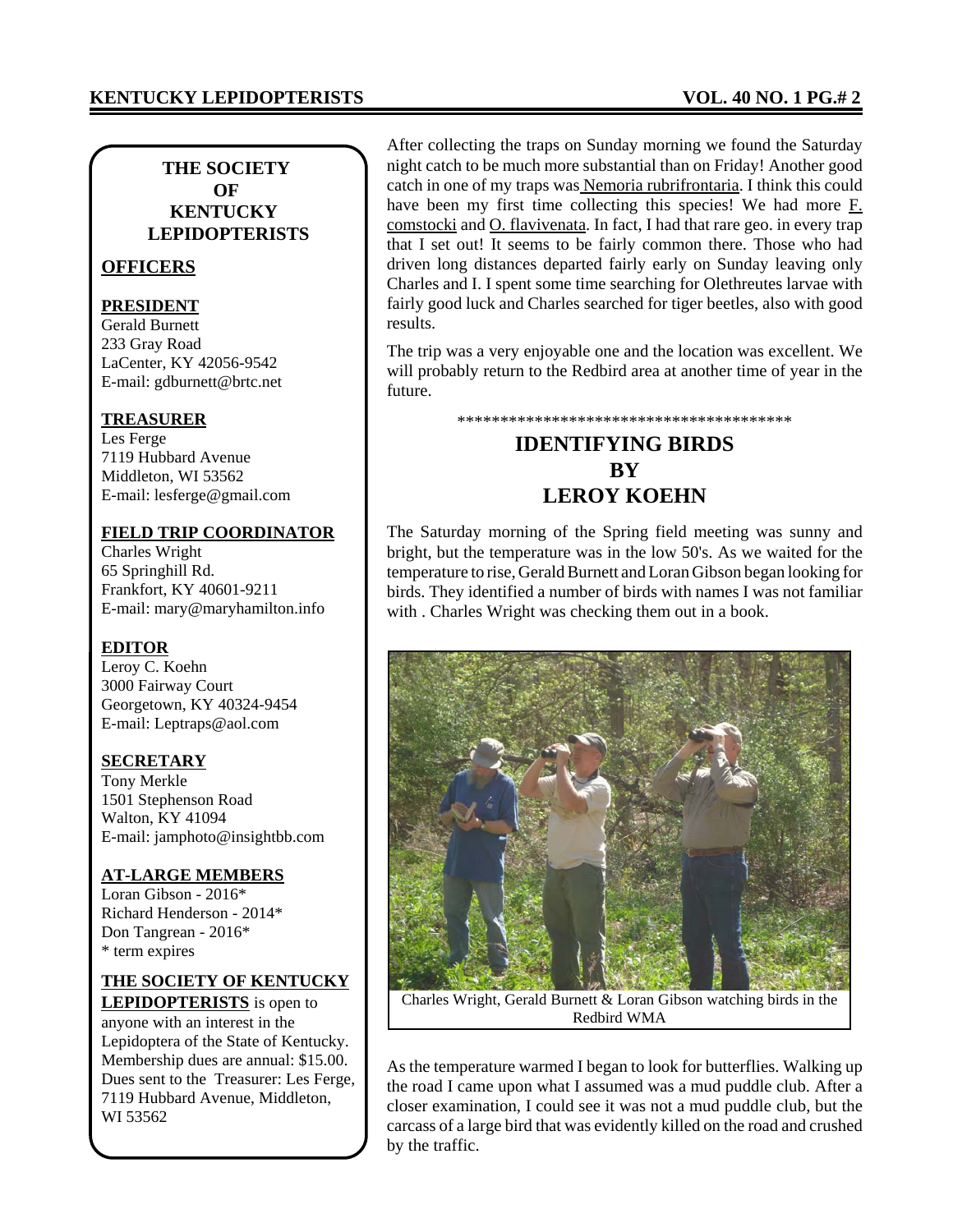I observed number of Papilio glaucus, Erynnis juvenalis and a small Thyrididae moth, Thyris sepulchralis on the carcass. I could not determine what type of bird. I called for the bird watchers.



Using a stick, Charles Wright probed the carcass and after some discussion, it was determined to be an Owl. There were also some beetles on the carcass. I have found Lepidoptera feeding on many things other that flowers, but a dead bird, this was a first for your Editor.

I visited the carcass several times during the day and found Battus philenor, Erynnis baptisiae, E. brizo, Cupido comytas, Celastrina ladon and a small spring Noctuid moth, Psychomorpha epimenis.



MEETING ATTENDEES Bill Black, Don Tangern, Loran Gibson, Charles Wright, Leroy Koehn & Gerald Burnett.

# **THOUGHTS ON PHOTOGRAPHIC DOCUMENTATION OF LEPIDOPTERA RECORDS BY LES FERGE**

The amazing advances in digital photography witnessed in recent years are providing a wealth of images, many of which have great aesthetic appeal, but also can have scientific value in documenting butterfly and moth records.

Although collected specimens are necessary to make positive identifications of many species, a good photograph in many cases can provide sufficient verifiable evidence of a species' occurrence. Websites such as BugGuide and Moth Photographer's Group have become great resources for species identification and distributional data.

In order to maximize the scientific value of photos, the associated data needs to be recorded in the same manner as customary for labels of collected specimens. The minimal information would include state, county, locality, date and name of observer. Although data is often available with web images, there is a danger that the information could be separated from the image and lost. To avoid this from happening, it would be most desirable to insert the data text directly into the image. This can be rather easily accomplished using photo editing software. PhotoPad Image Editor is an easy-to-use program that can be downloaded for free from http://download.cnet.com/PhotoPad-Image-Editor/3000-2192\_4-10806811.html. Species names should generally not be inserted in the image, as they are sometimes changed or revised. The exception to this would be in the case of a determination made by an authority or specialist on the group in question. Species names, along with checklist or catalog numbers, can be used to name and organize image files.

Another concern is the long-term maintenance and preservation of images and associated information. Unlike museum collections of specimens, which have historically had the greatest permanence, there is no similar organized system to keep photos. It is easy to take the availability of web sites for granted, but if their owners quit maintaining and paying for them, the information is gone. (Cont. on Pg.#4)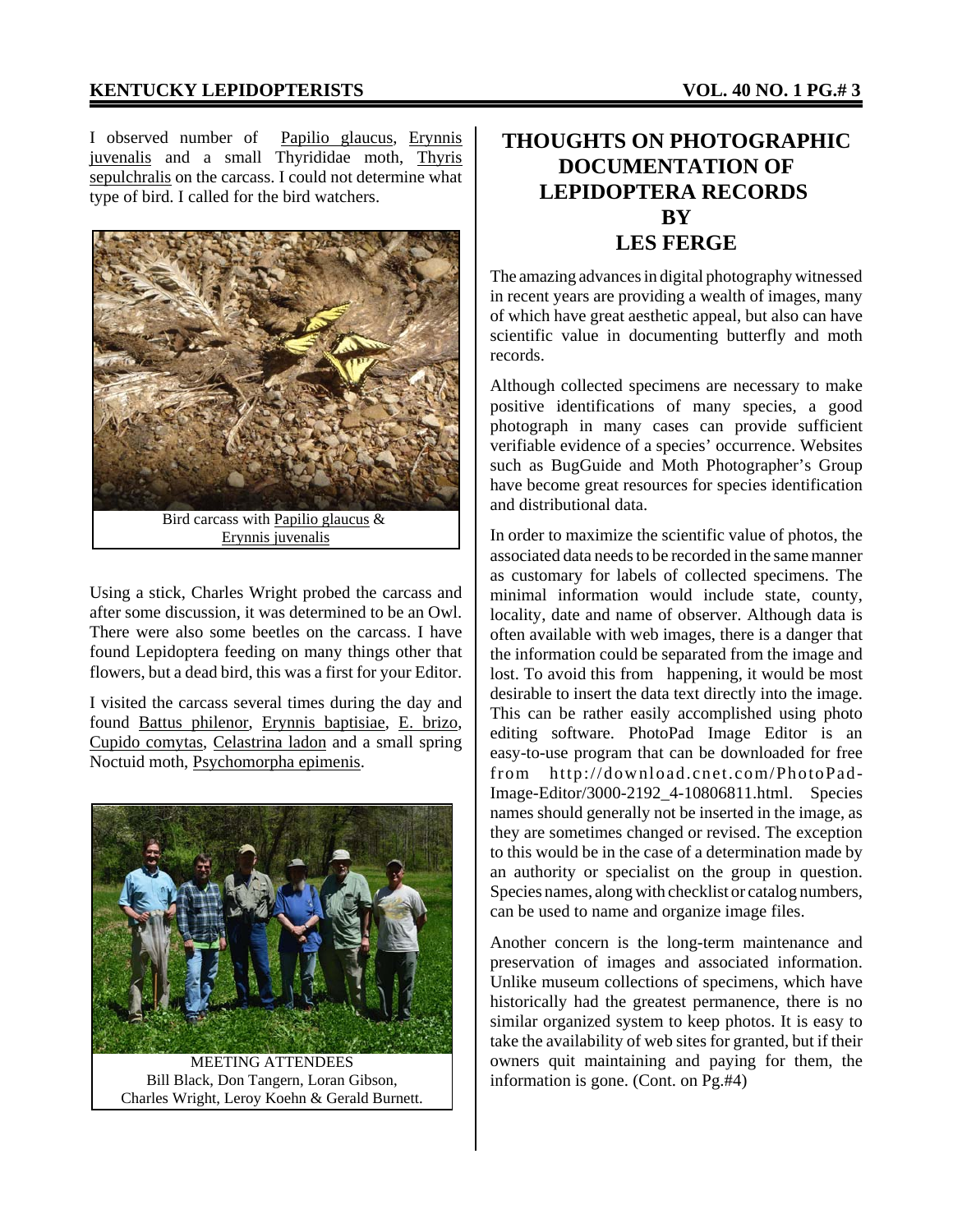(Cont. from Pg.#3) While the simplest and cheapest way to store images is on computer hard drives or CD's, consider making hard copies (prints) to have tangible images not requiring a machine to view. The disposition and preservation of images after their owners pass on also need to be given thought. Specimen collections, often representing the life work of their owner, usually end up being donated to a museum or university, where they are preserved for use by future researchers. Similarly, a collection of photos has future value, and institutional collections need to make provisions to maintain this legacy.

# **MEETING & EVENT SCHEDULE FOR 2014**

\*\*\*\*\*\*\*\*\*\*\*\*\*\*\*\*\*\*\*\*\*\*\*\*\*\*\*\*\*\*\*\*\*\*\*\*\*\*

#### **Late Summer Field Meeting**:

Otter Creek WMA in early September. Target species is Papaipema leucostigma. A complete announcement will appear in the next newsletter.

**Oak Grove Butterfly Festival**: Saturday 27 September 2013 in Oak Grove, Kentucky. The Festival is a one day, 10 hour event. The Society has been invited to return this year and bring a display of butterflies and moths. Gerald Burnett, Bill Black and Leroy Koehn will organize the event for the Society. If you are interested in participating, mark your calendar for 27 September 2014. There will be more information in future newsletters.

**2013 Annual Meeting**: November 14 & 15, 2014: The meeting will be at the University of Kentucky, Lexington, KY. Friday and Saturday November 14 & 15. We will meet in the Insect Museum in the Dimock Animal Pathology Building. There will be the "Gathering of Lepiodpterists" on Friday evening. This is the  $40<sup>th</sup>$ Anniversary of the Society. Dr. Covell will be attending and he will present a talk on the history of our Society. Plan to attend now.

\*\*\*\*\*\*\*\*\*\*\*\*\*\*\*\*\*\*\*\*\*\*\*\*\*



Celastrina ladon (Spring Azure) & Celastrina neglectamajor (Appalachian Azure) 18 April 2014 Photograph by Rita Adkins

# **BUTTERFLY PEOPLE BY WILLIAM LEACH**



In an extensive book, *Butterfly People: An American Encounter with the Beauty of the World*, William Leach documents this butterfly phenomenon — from its founders and followers, to its eventual fall.

During the mid-19th century, an unexpected craze swept America: butterfly collecting. Eager to move on from the Civil War and driven by Europe's long-standing fascination with the insect, the movement captured the interest of Americans from all ages and walks of life.

Available at Barnes & Noble, Amazon and other fine book retailers.



Photograph by Brooke Gilley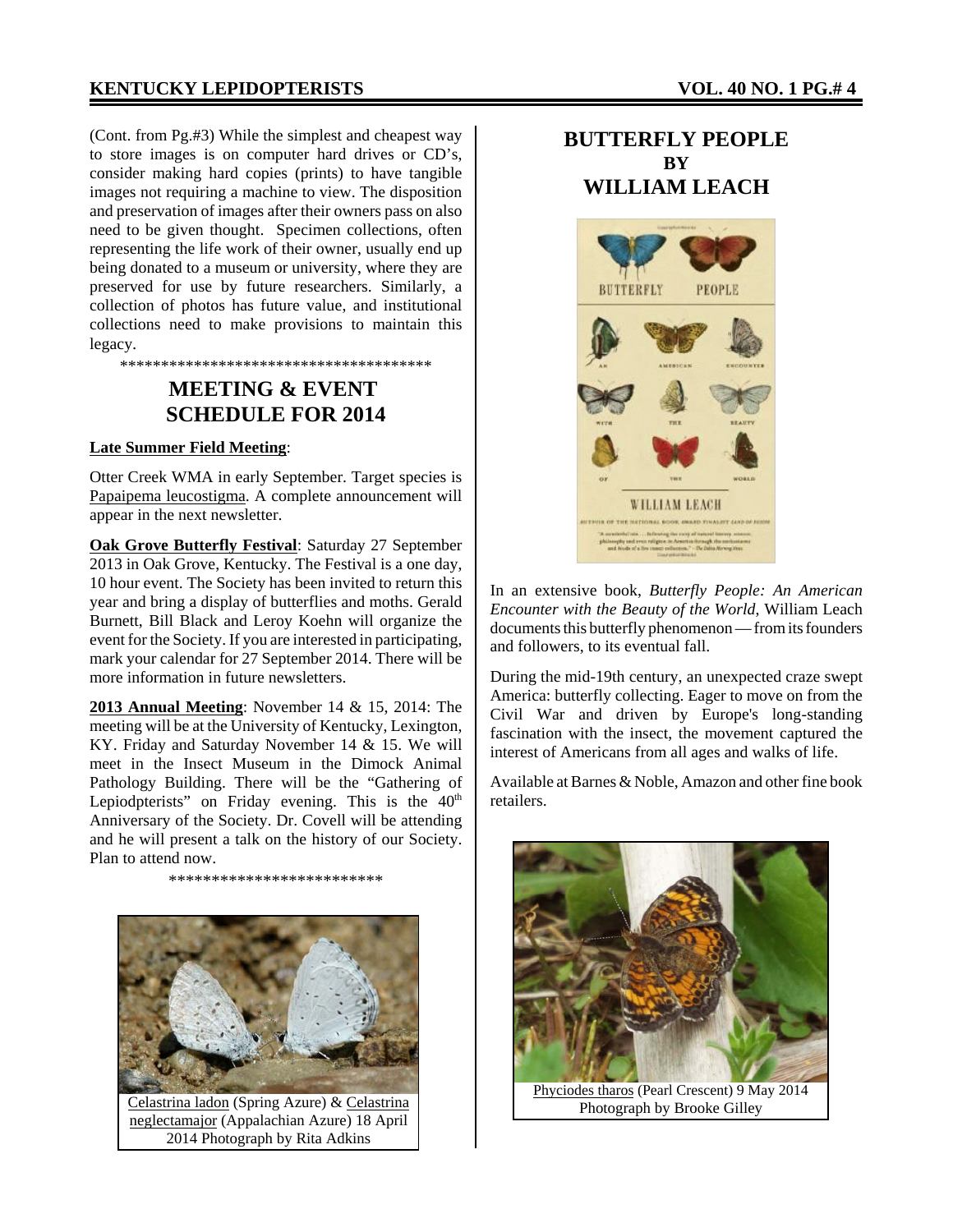## **LIST OF MEMBERS**

The Society of Kentucky Lepidopterists publishes a **List of Members** each year. The list is in alphabetical order and includes all current members as of 31 May 2014. On that date there were 90 members. The use of this list by members is encouraged. Report changes of addresses and typographical errors to the Treasurer, Les Ferge, 7119 Hubbard Ave. Middleton, WI 53562-3231: Email: lesferge@gmail.com

| James K. Adams, 346 Sunset Drive SE, Calhoun, GA 30701-4678: Tel: 706-602-6993<br>Email: jadams@em.daltonstate.edu    |
|-----------------------------------------------------------------------------------------------------------------------|
|                                                                                                                       |
| Rita S. Adkins, P. O. Box 7, Frenchburg, KY 40322: Tel: 606-768-3260                                                  |
| Email: adkins04@mrtc.com                                                                                              |
| Stephen B. Atkins, 615 Maple E32 Dr. Surfside Beach, SC 29575-3417:                                                   |
| Email: sbatkins4@yahoo.com                                                                                            |
| George Balogh, 6275 Liteolier St., Portage MI 49024-2394:                                                             |
| Email: bug50x@att.net                                                                                                 |
| John R. Beck Jr., P. O. Box 301, Chester, IL 62233-0301: Tel: 618-826-5070                                            |
| Email: beckjr@hotmail.com                                                                                             |
| Jeffrey Belth, 4795 S. Woodbine Drive, Bloomington, IN 47303-9286: Tel: 812-825-8353                                  |
| Email: jeffreybelth@aol.com                                                                                           |
| William R. Black Jr., 201 Friedman Ave., Paducah, KY 42001-4744: Tel: 270-442-9587                                    |
| Email: black8808@bellsouth.net                                                                                        |
| Robert J. Borth, 8220 N. Poplar Dr., Fox Point, WI 53217-2638: Tel: 414-352-3405                                      |
| Email: bobborth@sbcglobal.net                                                                                         |
| Gerald D. Burnett, 233 Gray Road, LaCenter, KY 42056-9542: Tel: 270-559-8214                                          |
| Email: gdburnett@brtc.net                                                                                             |
| Robert B. Butler, 14109 Robcaste Rd., Phoenix MD 21131: Tel: 410-771-1511                                             |
| Email: mnbbutler@aol.com                                                                                              |
| Thomas W. Carr, 6626 Weckerly Drive, Whitehouse, OH 43571-9695:                                                       |
| Email: tom_robyn_carr@yahoo.com                                                                                       |
| Richard L. Cassell, 1278 Parkway Gardens Ct., Louisville, KY 40217-3201: Tel: 502-636-4100                            |
| Joe & Colin Coleman, 151 Claiborne Dr., Jackson, TN 38305: Tel: 731-660-3831                                          |
| Email: jcchows@bellsouth.net                                                                                          |
| Charles V. Covell Jr., 207 NE 9th Ave., Gainesville, FL 32601-4378: Tel: 352-336-0127<br>Email: covell@louisville.edu |
|                                                                                                                       |
| Dennis Currutt, 7533 Mulberry Rd., Chesterland, OH, 44026-1303: Tel: 440-708-8839                                     |
| Email: cur7533@aol.com                                                                                                |
| Bill Dempwolf, 4403 Cumbria Lane, Austin, TX 78727-5241: Tel: 512-837-8899                                            |
| Email: bdempwolf@austin.rr.com                                                                                        |
| Robert Dirig, P. O. Box 891, Ithaca, NY 14851-0891:<br>Email: red2@cornell.edu                                        |
| W. Blaine Early III, 3330 Mantilla Dr., Lexington, KY 40513-1020: Tel: 859-224-1341                                   |
| Email: bearly@stites.com                                                                                              |
| Andy Eller, 203 Al York Road, Benton, KY 42025: Tel: 270-252-0119                                                     |
| Email: andy_eller@fws.gov                                                                                             |
| Thomas C. Emmel, 1717 NW 45th Ave., Gainsville, FL 32605-1311: Tel: 352-377-6300                                      |
| Email: tcemmel@ufl.edu                                                                                                |
|                                                                                                                       |
| James (Tony) Evans, 3301 Startan Ct., Louisville, KY 40220<br>Email: sistrurusman@gmail.com                           |
|                                                                                                                       |
| David K. Faulkner, 5434 Redland Place, San Diego, CA 92115-2217: Tel: 619-583-0180<br>Email: dkfaulkner41@cox.net     |
|                                                                                                                       |
| Leslie A. Ferge, 7119 Hubbard Ave., Middleton, WI 53562-3231: Tel: 608-836-9438                                       |
| Email: lesferge@gmail.com                                                                                             |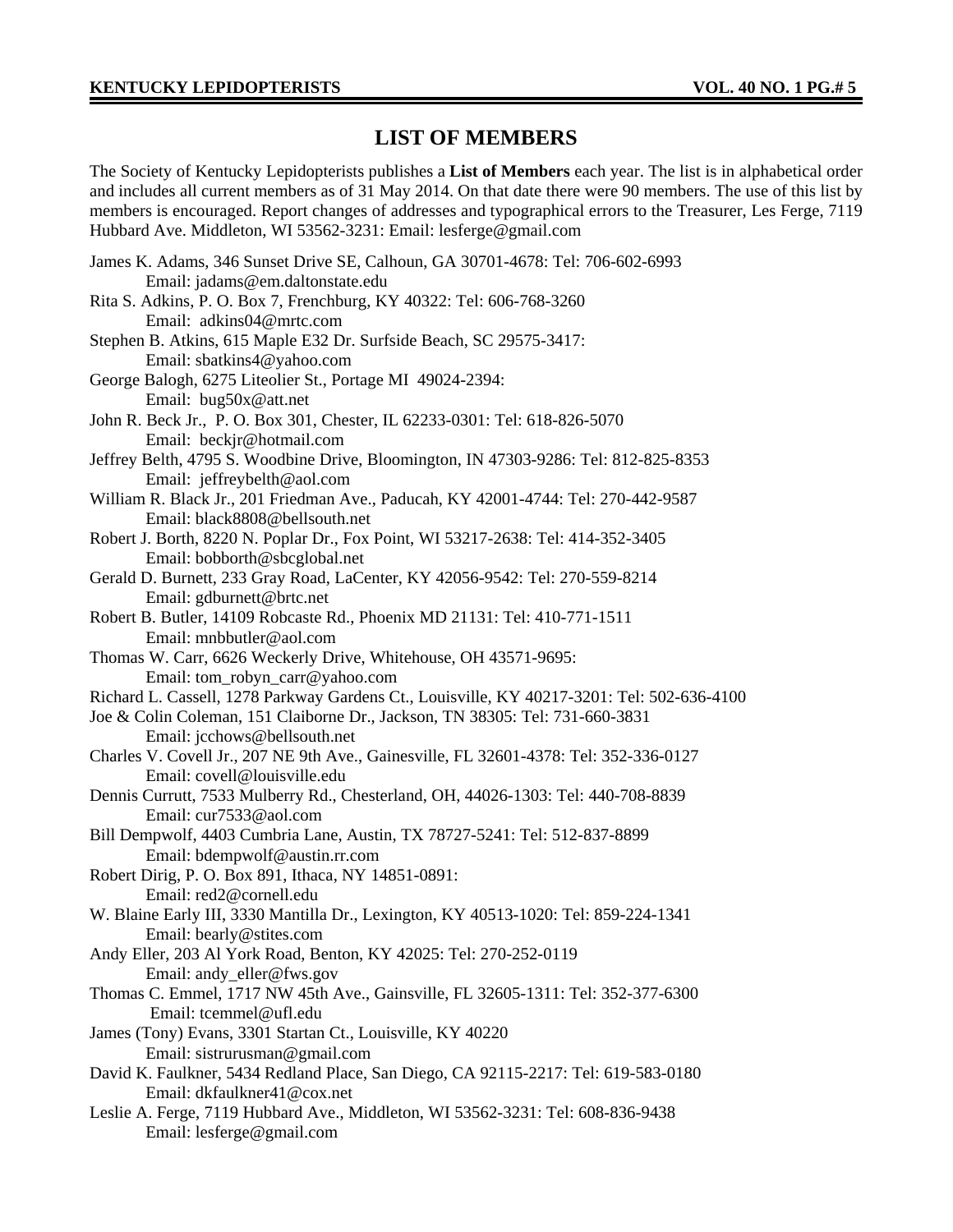| Irving L. Finkelstein, 425 Springdale Dr. NE, Atlanta, GA 30305-3816: Tel: 404-237-0694                  |
|----------------------------------------------------------------------------------------------------------|
| Email: dfritillary@bellsouth.net                                                                         |
| Stuart M. Fullerton, 469 S. Central Ave., Oviedo, FL 32765: Tel: 407-365-5279                            |
| Email: stuartf@pegasus.cc.ucf.edu                                                                        |
| Lawrence F. Gall, 6 North Pasture Rd., Westport, CT 06880: Tel: 203-432-9892                             |
| Email: lawrence.gall@yale.edu                                                                            |
| Loran & Pat Gibson, 2727 Running Creek Drive, Florence, KY 41042-8984: Tel: 859-384-0083                 |
| Email: kymothman@fuse.net                                                                                |
| Brooke Gilley, 1309 N. 16 <sup>th</sup> St. Apt# 3, Murray, KY 42701-8828                                |
| Email: earthanam@hotmail.com                                                                             |
| Mike Gilligan, 16721 County Rd. 109, Arcadia, OH 44804: Tel: 419-894-6554                                |
| Email: mtgillig@tds.net                                                                                  |
| Betty Hall, 224 Leawood dr., Lexington, KY 40502: Tel: 859-278-7537                                      |
| Email: bettyhall@qx.net                                                                                  |
| Richard A. Henderson, 2609 Welsford Way, Louisville, KY 40222: Tel: 502-475-8299                         |
| Email: mothcollector@insighttbb.com                                                                      |
| Tommy Hendricks, 724 Shropshire Ave., Lexington, KY 40508: Tel: 859-489-5110                             |
| Email: thomas_hendricks@aol.com                                                                          |
| John B. Heppner, FL Coll. of Arthropods, DPI FDACS, P. O. Box 147100, Gainesville, FL 32614:             |
| Tel: 352-846-2000: Ext 243: Email: heppnej@doacs.state.fl.us                                             |
| Yin-Rei Djuh Hicks, 2510 Old State Rd., Henryville, IN 47126: Tel: 812-294-3425                          |
| Drew & Maria Hildebrandt, 710 Laney Rd., Clinton, MS 39056-6024:                                         |
| Email: mwplon@aol.com                                                                                    |
| Jeffery D. Hooper, 2278 Cornell June 28, 2014r., Uniontown, OH 44685-9778: Tel: 330-699-0915             |
| Email: jhooper@neo.rr.com                                                                                |
| Dave Horn, 37 Arden Rd., Columbus, OH 43214-3717; Tel: 614-262-0312                                      |
| Email: davehorn43@columbus.rr.com                                                                        |
| John Hyatt, 233 Park Ridge Court, Kingsport, TN 37664: Tel: 423-279-0827                                 |
| Email: jkshyatt@aol.com                                                                                  |
| David C. Iftner, 5 Teal Lane, Pittsfield, IL 62363-1971: Tel: 217-285-9595                               |
| Email: iftner@frontier.com                                                                               |
| Smithsonian Inst. Libraries, NHB 25, MRC 154, P. O. Box 37012, Washington, DC 20013-7012                 |
| Steve Johnson, 1068 Reagan St., Sunbury, PA 17801: Tel: 507-286-2178                                     |
| Email: sjson@ptd.net                                                                                     |
| Marcia M. Jumblatt, 4606 Maris Lane, Lousiville, KY 40241-5540: Tel: 502-292-3085                        |
| Email: marciajumblatt@gmail.com                                                                          |
| Dawn & Stephen Kincaid, 2017 Smith Mill Rd., Glendale, KY 42740-9735: Tel: 270-369-9916                  |
| Email: kinpoint@windstream.net                                                                           |
| Leroy C. Koehn, 3000 Fairway Court, Georgetown, KY 40324: Tel: 502-542-7091                              |
| Email: leptraps@aol.com                                                                                  |
| Ellis L. Laudermilk, KSNPC, 801 Schenkel Ln., Frankfort, KY 40601: Tel: 502-226-0948                     |
| Email: ellis.laudermilk@ky.gov                                                                           |
| John (Buck) Lewis, 308 Fieldcrest Rd., Bristol, TN 37620-4509: Tel: 423-573-5849                         |
| Email: buggybuck@btes.tv                                                                                 |
| Rob Liptak, 2906 Tarrytonn Ln., Springfield, OH 45503-2141: Tel: 937-399-9649                            |
| Email: rjliptak@gmail.com                                                                                |
| John MacGregor, 102 Rest K Ct., Nicholasville, KY 40356: Tel: 859-885-4363                               |
| Email: john.macgregor@ ky.gov                                                                            |
| Jeffrey Marcus, Dept. Biol. Sciences, 121 Machray Hall, University of Manitoba, Winnipeg, MB R3T 2N2 CA: |
| Tel: 270-303-2639: Email: marcus@cc.umanitoba.ca                                                         |
| Tony McBride, 95 Stillwater Rd., Blairstown, NJ 07825:                                                   |
| Email: tonymcbride@earthelink.net                                                                        |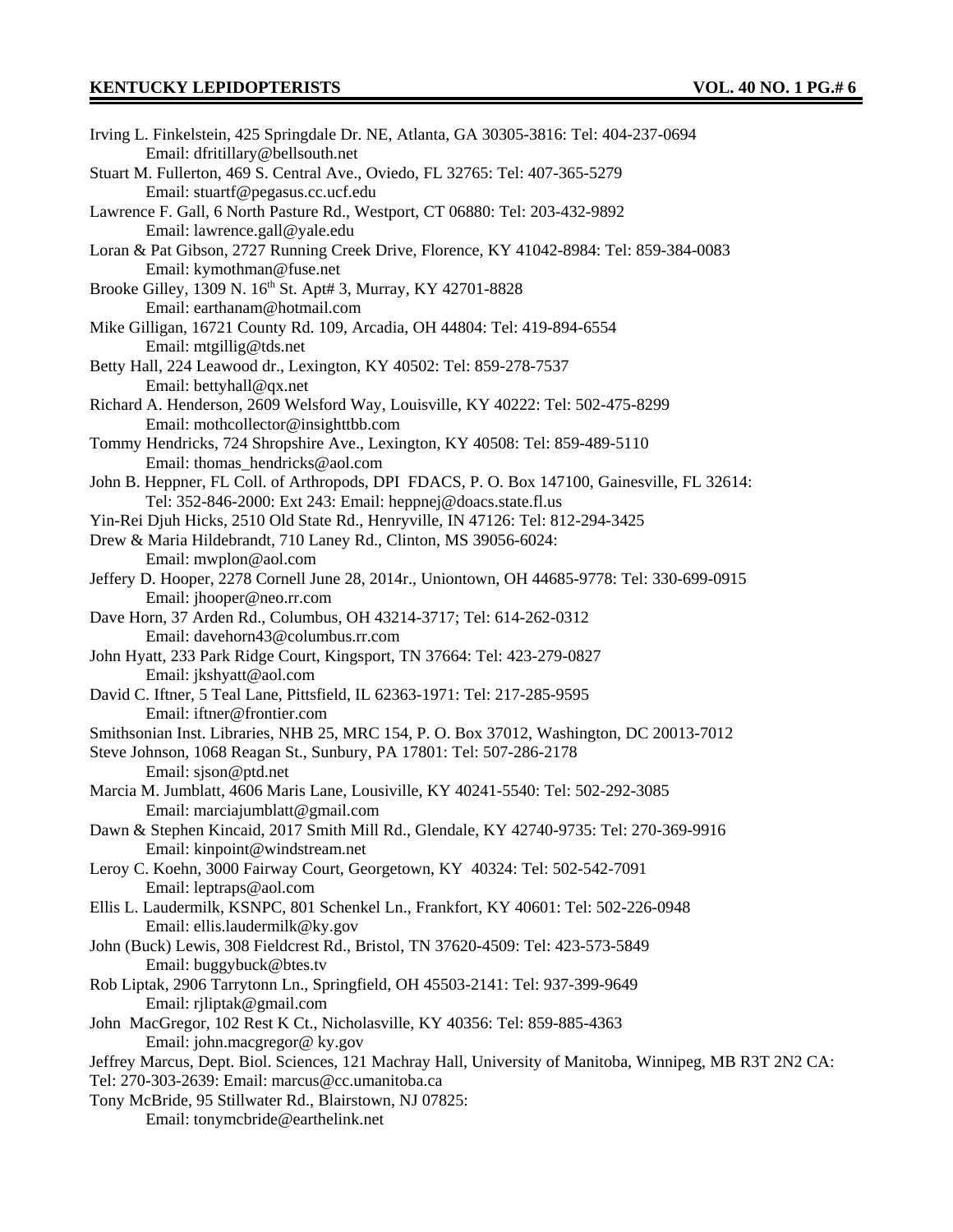| Megan McCarty, 18623 Boone Robinson Rd., Patriot, IN 47038:                                        |
|----------------------------------------------------------------------------------------------------|
| Email: megan_mccarty@hotmail.com                                                                   |
| Deborah & Michael McInnis, 3620 Eagle Trace, Floyds Knobs, IN 47119-2035: Tel: 812-923-0653        |
| Email: mmcinnis@erora.com                                                                          |
| John A. (Tony) Merkle, 1501 Stephenson Rd., Walton, KY 41094-9658: Tel: 859-356-8897               |
| Email: jamphoto@insightbb.com                                                                      |
| Eric H. Metzler, P.O.Box 45, Alamogordo, NM 88311-0045: Tel: 505-344-3625                          |
| Email: metzlere@msu.net                                                                            |
| Yvonne M. Mohlman, P.O. Box 15, Miamiville, OH 45147-0015: Tel: 573-677-0571                       |
| Lyvonda Napier, 283 Upper Grassy Branch Rd., Essie, KY 40827: Tel: 606-275-9797                    |
| Barry Nichols, 7004 Ethan Allen Way, Louisville, KY 40272-1306; Tel: 502-583-5835                  |
| Email: kyfauna@iglou.com                                                                           |
|                                                                                                    |
| John S. Nordin, 2217 Sky View Lane, Laramie, WY 82070-5363: Tel: 307-742-8668                      |
| Email: jnordin@aristatek.com                                                                       |
| John J. Obrycki, S-225 Ag Science North 0091, University of Kentucky, Lexington, KY 40546          |
| Tel: 859-257-7450: Email: jjobrycki@yahoo.com                                                      |
| Ricky Patterson, 400 Winona Rd., Vicksburg, MS 39180-8539: Tel: 601-638-6848                       |
| Email: rpatte42@aol.com                                                                            |
| Harry Pavulaan, P. O. Box 1124, Herndon, VA 20172-1124: Tel: 703-669-1746                          |
| Email: harrypav@hotmail.com                                                                        |
| Tom Payne, 1950 Dunbar Rd., Woodlawn, TN 37191: Tel: 931-920-2801                                  |
| Email: tom1987@charter.net                                                                         |
| John W. Peacock, 185 Benzler Lust Rd., Marion, OH 43302-8369: Tel: 740-389-4886                    |
| Email: lepnut39@gmail.com                                                                          |
| Mark & Dan Plunkett, 6009 Eastridge Lane, Cincinnati, OH 45247: Tel: 513-366-3270 Ext. 2174        |
| Email: nmplunkett@gmail.com                                                                        |
| James J. Popelka, 48 Winding Way, Morris Plains, NJ 07950-1822: Tel: 212-575-0723                  |
| Email: melmoth@optonline.net                                                                       |
| Floyd and June Preston, 832 Sunset Drive, Lawrence, KS 66044-2373: Tel: 785-843-6212               |
| Ronald J. Priest, 5464 Jo Pass, East Lansing, MI 48823-7225:                                       |
| Email: priest@msu.edu                                                                              |
| Eric L. Quinter, P. O. Box 74, Willimantic, CT 06226: Tel: 860-423-6096                            |
|                                                                                                    |
| Email: protapamea@yahoo.com                                                                        |
| Susan H. Reigler, University of Indiana SE, 4201 Grant Line Rd., New Albany, IN 47150:             |
| Tel: 812-941-2016; Email: sreigler@uus.edu                                                         |
| Frederick B. Ruggles, 5529 Corkhill Dr., Dayton, OH 45424-4709: Tel: 937-233-6715                  |
| Email: fbrug@erinet.com                                                                            |
| Brian Scholtens, Biology Department, College of Charleston, Charleston, SC 29424-0011:             |
| Tel: 843-953-8081; Email: scholtensb@cofc.edu                                                      |
| Kevin Segebarth, 250 Riverside Dr., Paducah, KY 42003-1031: Tel: 270-898-7319                      |
| Email: kevesg@comcast.com                                                                          |
| Ian & Graig Segebarth, McGuire Ctr., Fl. Museum of nat. History, P.O. Box 112710, Gainesville, FL: |
| Tel: 270-898-7319                                                                                  |
| Michael J. Sharkey, S-225 Ag Science North 0091, University of Kentucky, Lexington, KY 40546:      |
| Tel: 859-257-9364: Email: msharkey@uky.edu                                                         |
| Deborah Shelton, 3724 Alameda Dr., Paducah, KY 42001: Tel: 270-442-3911                            |
| Email: deb.shelton@gmail.com                                                                       |
| Suzette Slocomb, 219 W. 68th St., Kansas City, MO 64113-2418: Tel: 816-523-2948                    |
| Email: suzetteslocomb@aol.com                                                                      |
| Jeff Slotten, 5421 NW 69th Lane, Gainesville, FL 32653-7016: Tel: 352-338-0721                     |
| Email: jslotten@bellsouth.net                                                                      |
| Eric Smith, 5456 Hwy 321, Butler, TN 37640                                                         |
| Email: esmith@cccti.edu                                                                            |
|                                                                                                    |